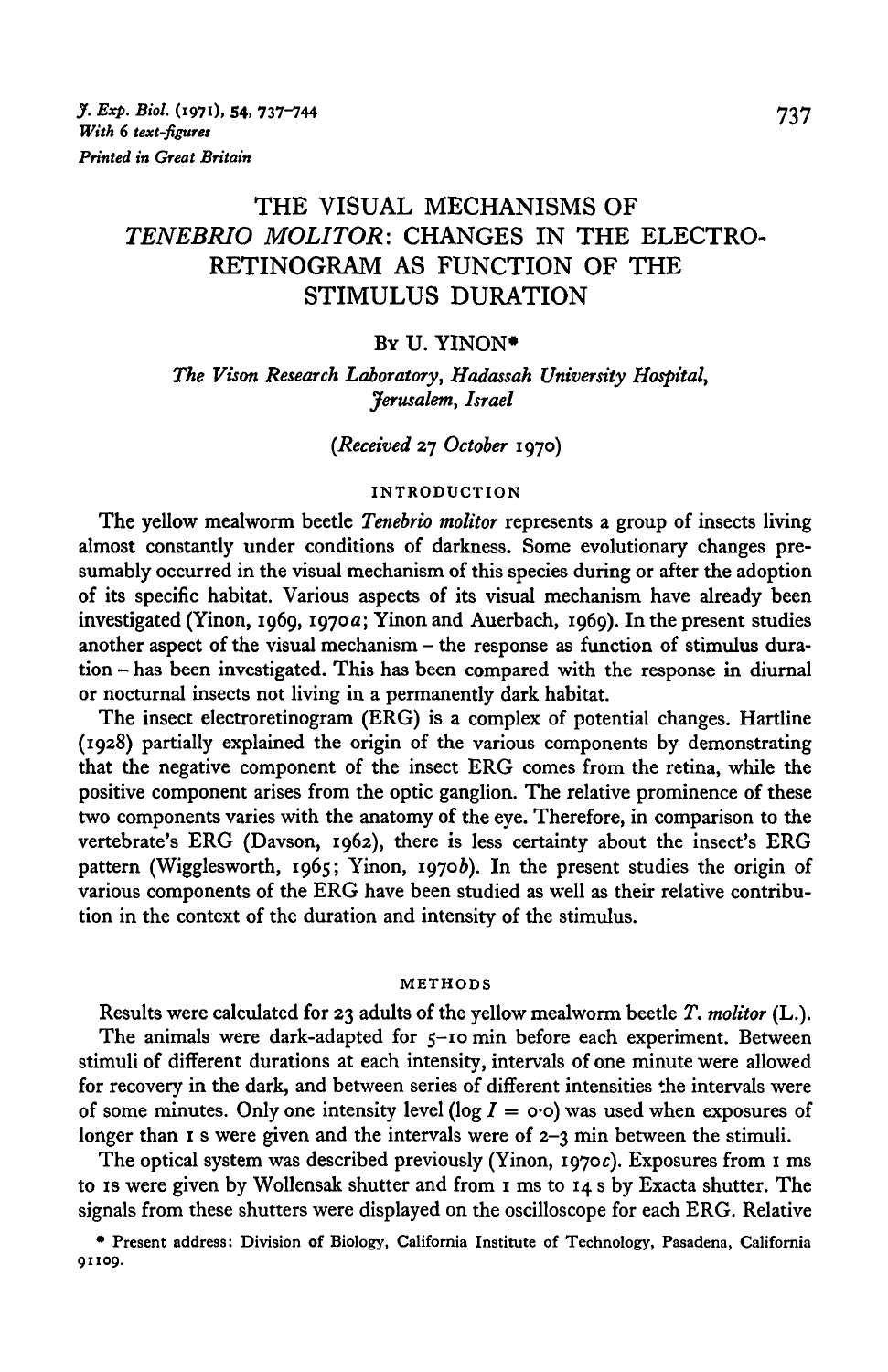

Fig. I. Changes in the ERG for a wide range of stimulus durations at a given intensity (log  $I = o \cdot o$ ). Stimulus durations for Group I are seen above the first column of calibration marks and for Group II above the second one. The left column of responses in Group II shows the 'on' potential of the same responses as the right column but on a different time scale.

The ERG for a stimulus duration of 1.0 msec has a biphasic pattern including 'on' negative and a gradual positive wave. The ERG for I4'2 sec includes a faster positive component after the 'on', positive 'off' and a small negative wave after the 'off'.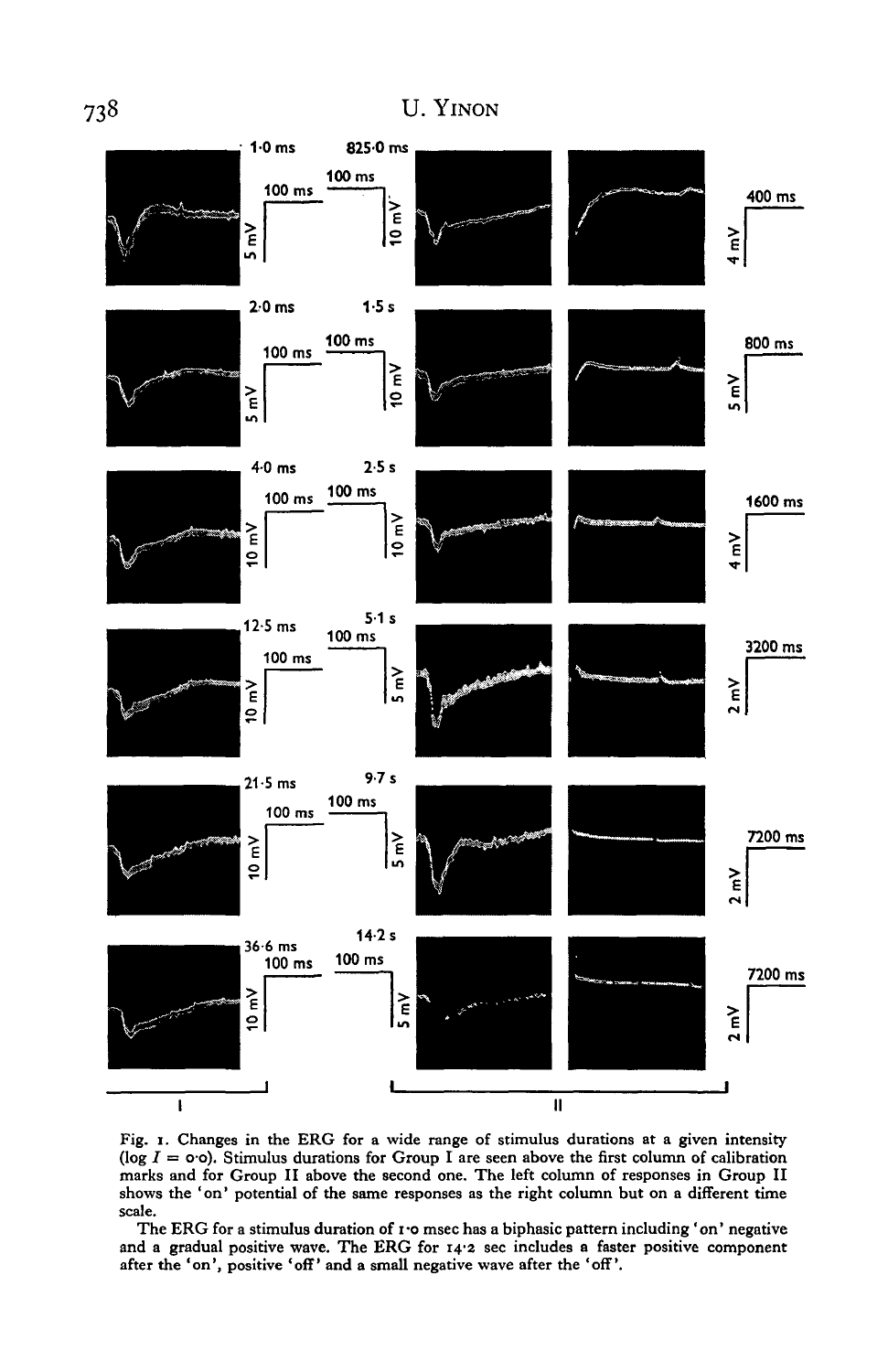light intensity was determined by Ilford neutral circular wedge (3.0 log units) and Ny Kodak optical density filters. Schott heat filter was used to exclude infrared radia-**Hom.** The maximum intensity (log  $I = \infty$ ) was 70 lux over the eye.

The animal was connected through a pre-amplifier to the recording system which was synchronized with the shutter oscilloscope and the camera. The spontaneous activity was monitored by an additional oscilloscope. In some of the experiments an averaging device (computer of Average Transients, 4ooB, TMC), connected to the electronic counter was used and was triggered by a photo-cell placed near the eye.

For other experimental conditions see Yinon and Auerbach (I969) and Yinon  $(1970b).$ 

### RESULTS

The ERG pattern for short stimulus durations (less than IOO msec) is composed of a fast negative potential which is followed by a slow positive one. In longer durations a faster positive component appeared coupled with the end of the stimulus, thus called



Fig. z. The combined effect of stimulus duration and intensity on the ERG.

the 'off-effect' (Figs. I, 2). When stimuli were sequentially increased the 'off' is seen to separate out gradually from the ERG complex. The separation begins in the same exposure time (Ioo msec) at different intensities, i.e. it depends on the stimulus duration only. The 'off' potential is followed by a small gradual negative wave. A negative component was not found before the 'off' wave as in many diurnal and nocturnal species (Goldsmith, I963; Mazokhin-Porshnyakov, I969; Yinon, I97od). Mter the separation phenomenon takes place the first negative potential is seen clearly to be the 'on-effect'. When the eye was exposed to stimuli longer than I sec the positive Now potential appeared after the 'on' increased (Fig.  $\mathbf{I}$ ).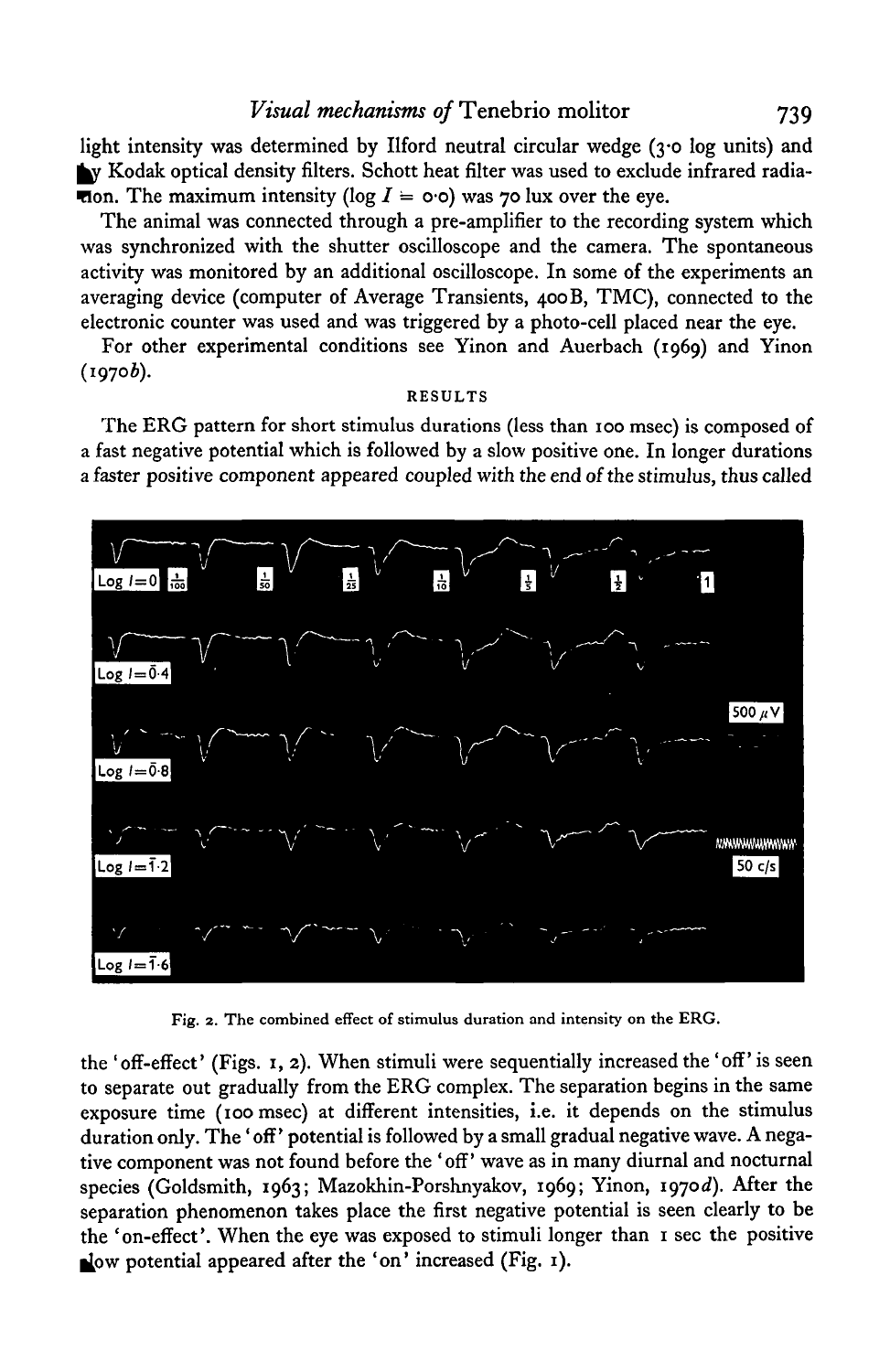## 740 U. YINON

For a given intensity and above a certain threshold of stimulus duration, the exposure time and the latent period of the 'on' are independent. It is not clear however, why the latency and the peak latency (the period from the beginning of the stimulus to the appearance of the response peak) are still constant in their length in



Fig. 3. The latent periods of the ERG components as functions of stimulus duration  $(I = 'off', I')$  $II = 'on'$ -peak,  $A = 'on'.$ 



Fig. 4· 'Off' latencies (as measured after the extinction of the stimulus) as function of the stimulus duration.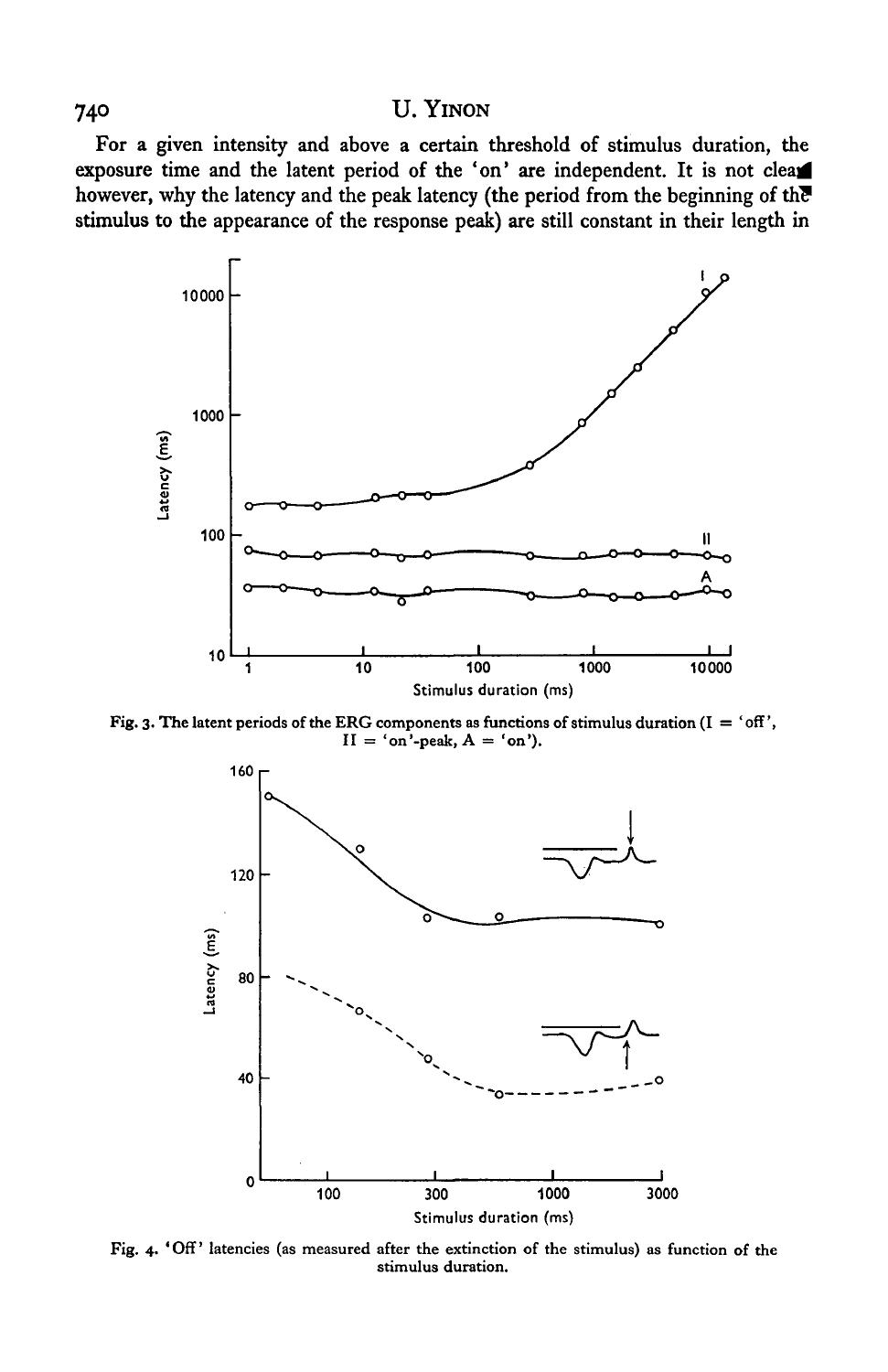Table 1. *Changes in the latency of the 'off' -effect after the beginning and after the ending of the light stimulation* 

| Stimulus<br>duration<br>(ms) | 'Off' latency     |                | 'Off' peak-latency |                |
|------------------------------|-------------------|----------------|--------------------|----------------|
|                              | From<br>beginning | From<br>ending | From<br>beginning  | From<br>ending |
| $55^\circ$                   |                   |                | 205'4              | 150.4          |
| 140.2                        | 206.4             | 66.2           | 270.6              | 130.4          |
| 283.3                        | 330.6             | 47.3           | 386.9              | 103.6          |
| 584.2                        | 617:1             | 32.9           | 688.8              | 104.6          |
| 2066.6                       | $3006 \cdot I$    | 39.5           | 3068.3             | 101.7          |



Fig. 5· The effect of various intensities on the ERG at a given stimulus duration. Averaged responses are seen. The lower trace in each picture shows the beginning and ending of the stimulus. The contract of the contract of the contract of the contract of the contract of the contract of the contract of the contract of the contract of the contract of the contract of the contract of the contract of the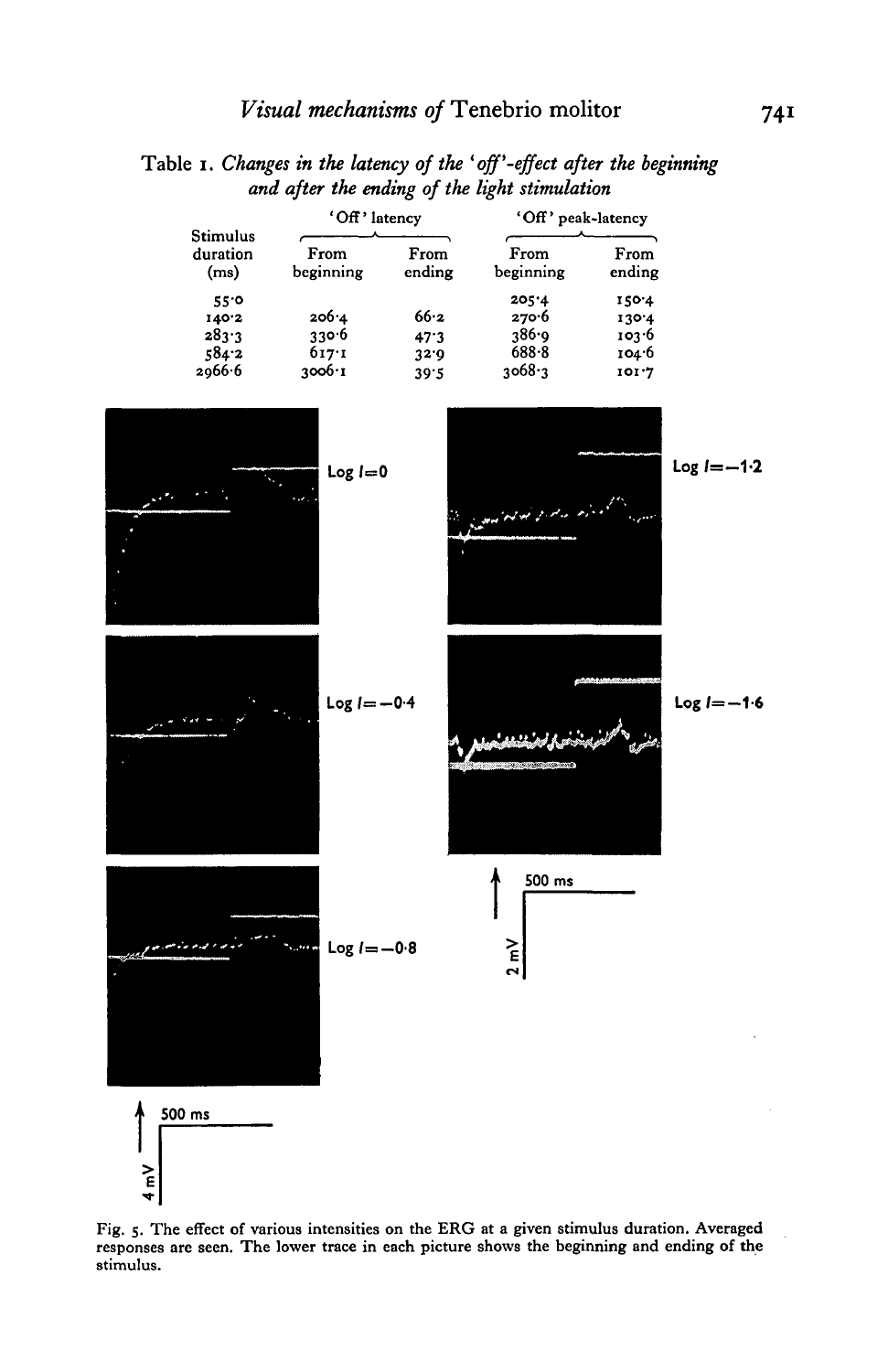### 742 U. YINON

presence of subthreshold stimuli (Fig. 3). The latent period of the 'off' is clearly related to the stimulus extinction, yielding a linear ratio (as function of duration) aa. stimulus durations longer than 300 msec (Fig. 3). But in short stimulus durations the flexibility in the length of the 'off' latency is higher since its appearance is not tightly coupled with the end of the stimulus. The 'off' latency decreased- after stimulus

Table 2. *Changes in the ERG as function of the light intensity at a given exposure time*  (590 ms). *(Latencies were measured from the beginning of the light stimulus)* 



Fig. 6. The ERG amplitude as function of the stimulus duration  $(I = 'off', II = 'on').$ 

extinction – when the stimulus duration increased up to values of 500 msec (Fig. 4, Table 1). In exposures longer than this the 'off' latencies are not more influenced by the addition of light energy to the stimulus. Thus it reacts differently than the 'on' under the same conditions. The difference between the latent period (70 msec, log  $I = \infty$ ·o) and the peak latency (150 msec) of the 'off' (after extinction of the stimulus) is constant.

The combined influence of stimulus duration and stimulus intensity was also studied. The latency of 'on' and 'off' increased with the decreasing of the light intensity in a given exposure time (Figs. 2, 5; Table 2). If small intensity is provided (log  $I = -x \cdot 6$ ) in different durations, the 'on' latency was found to be very unstable in its length indicating a poor effectiveness of the visual system in this condition. When the 'off' latencies were plotted as function of the stimulus intensity and duration, it was found that the results are dependent on the intensity level and not on the combined effect of both parameters.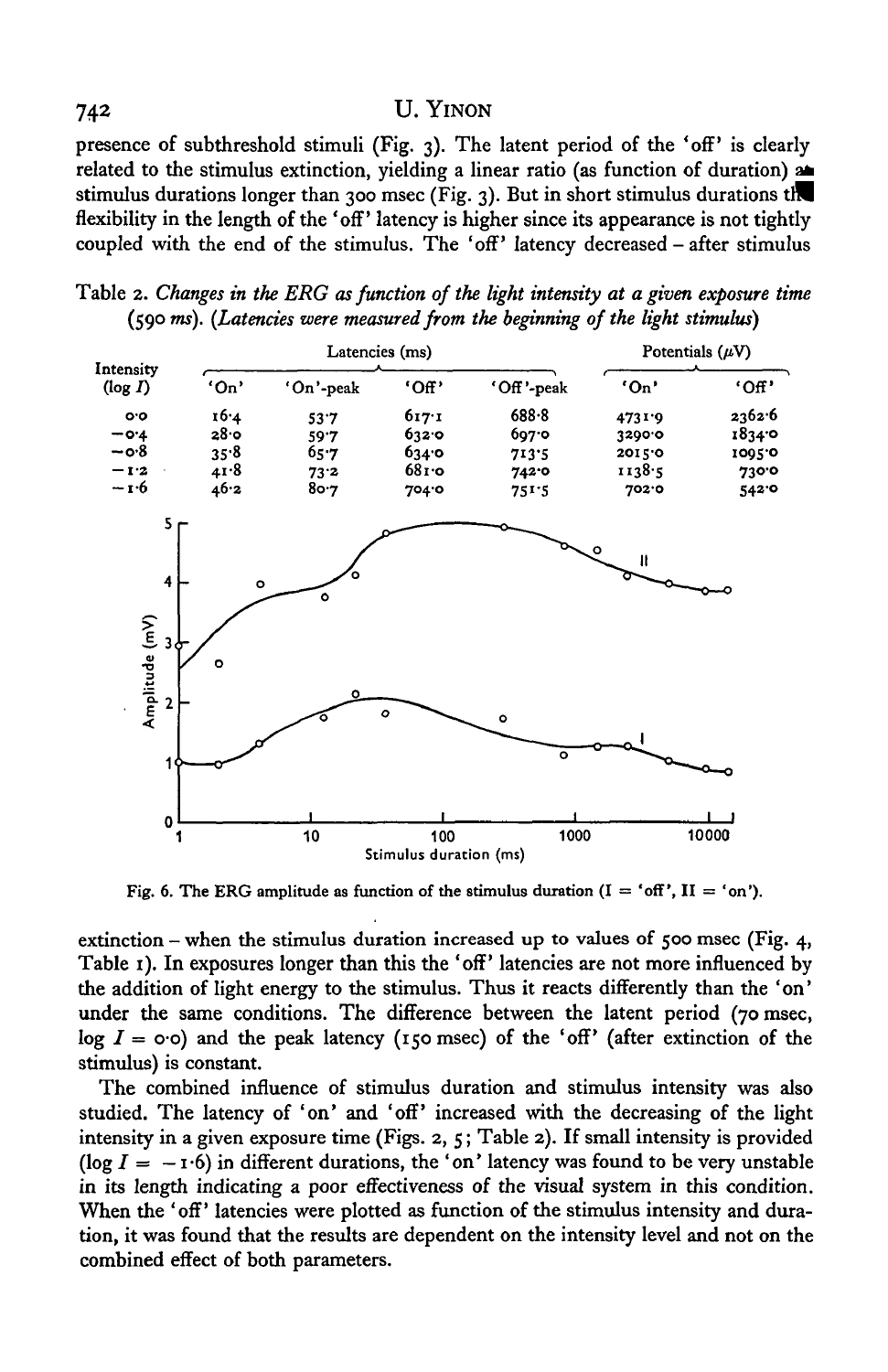## *Visual mechanisms of Tenebrio molitor* 743

The stimulus duration was found to determine the ERG magnitude to a given  $intensity$  as expected from Bunsen-Roscoe law. A similar trend is seen for both 'on'  $\mathbf{F}_{\mathbf{M}}$  of ' effects, although in the latter the response level is lower (Fig. 6). This and the similarity shown by the intensity functions presumably indicate a common origin in the receptor cells. When the set of the curves received for different stimulus durations under five intensity levels (from  $\log I = \cos \theta$  to  $\log I = -\psi$ ) were compared (for 'on' effect) equal amplitudes were received in combination of stimuli ranged from 10-40 msec duration and intensities between  $\log I = -0.4$  to  $\log I = -1.2$ . At higher intensities the response amplitude was found to depend on the light intensity only. (Insufficient data were obtained to make it possible to calculate  $I \times t$   $I =$ intensity,  $t =$  duration<sup>1</sup>) constants.

### DISCUSSION

Autrum (1958) has classified compound eyes of beetles among the 'slow type' giving negative monophasic electrical response. In contrast, *T. molitor* which belongs taxonomically to this group has a diphasic ERG including also an 'off' component. The ERG of the dragonfly *Aeshna cyanea* consists of a retinal and a neural component. The latter ('off' effect) is contributed by the optic ganglia (Autrum, 1958). The positive 'off' response of *Tenebrio molitor* seems to originate in the receptor zone as well as the 'on' response. By sequential and gradual increase of the stimulus duration it was possible to separate the ERG of T. molitor into 'on' and 'off' potentials (in 100 ms). Among previous studies reviewed it was found to be in 330 ms for the stemmata of *Bombyx mori* (Ishikawa & Hirao, 1960).

An increase of amplitude as function of stimulus duration has been observed in some species. It was found in the ERG of the cricket *Tachycines asynamorus* by Autrum (1948a) and for the 'off' potential (the 'on' remained constant) of the fly *Calliphora erythrocephala* (Autrum, 1948b). A peak occurred for the euphausiid *Euphausia pacifica* at a stimulus duration of 100 ms (Boden & Kampa, 1965) (as in *Tenebrio molitor)* and at 430 ms for the crayfish *Procambarus clarkii* (Naka & Kuwahara, 1959). A constant response may be obtained with different intensities of illumination provided that the duration of the stimulus is varied in such a way that the product of intensity and duration is constant  $(I \times t = \text{const.}, \text{Bunsen-Roscoe Law})$ of photochemistry). In insects this relation was found to hold for exposures of less than 8o ms (Harline, 1928) whereas in man it is between 2 and 100 ms (LeGrand, 1957). It was found to be between 10 and 40 ms in the present investigation. Exposures longer than this yield a maximum of the principal potential, which depends on the intensity alone. According to the present studies the amplitude is diminished at a given intensity level in durations above 300 ms for a reason which is still unknown.

In a previous study a way was found to calculate the spectral response of *T. molitor*  according to the latency ('on') function which is approximately a reciprocal of the amplitude (Yinon, 1969). In the present studies a relation was not found between the amplitude and the latency in relation to the stimulus duration. Thus the 'on' latency is no longer a function of the stimulus duration, even in the small range in which the amplitude is.